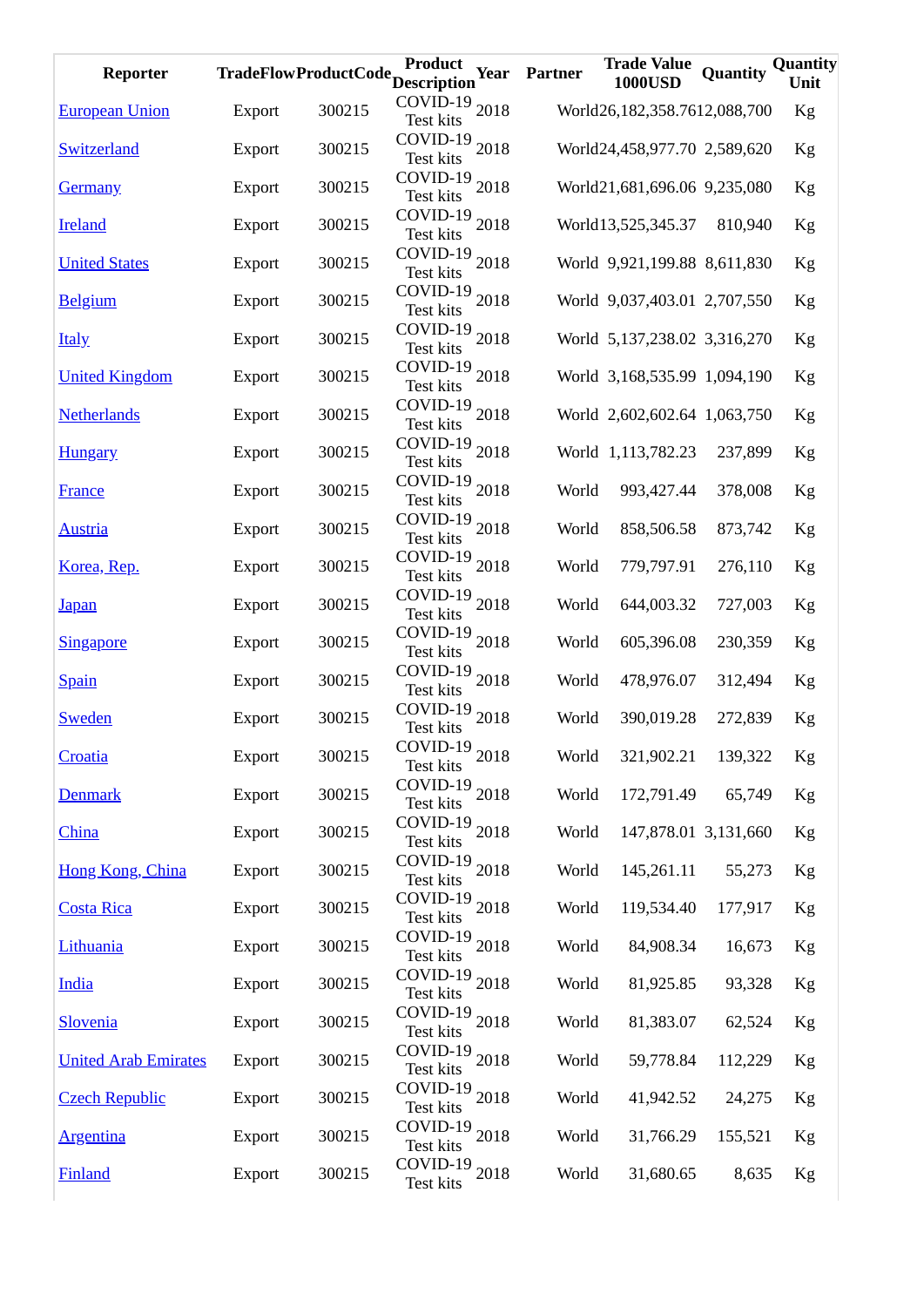| Poland                           | Export        | 300215 | COVID-19 2018<br><b>Test kits</b> | World | 25,142.97 | 379,070 | Kg |
|----------------------------------|---------------|--------|-----------------------------------|-------|-----------|---------|----|
| <b>Russian Federation</b>        | <b>Export</b> | 300215 | COVID-19 2018<br><b>Test kits</b> | World | 18,796.68 | 152,619 | Kg |
| Greece                           | Export        | 300215 | COVID-19 $_{2018}$<br>Test kits   | World | 16,262.21 | 10,135  | Kg |
| Canada                           | Export        | 300215 | COVID-19 $_{2018}$<br>Test kits   | World | 11,537.49 | 24,348  | Kg |
| <b>Romania</b>                   | Export        | 300215 | COVID-19 $_{2018}$<br>Test kits   | World | 7,726.29  | 983     | Kg |
| <b>Uruguay</b>                   | Export        | 300215 | COVID-19 $_{2018}$<br>Test kits   | World | 7,286.54  | 7,334   | Kg |
| <b>Mauritius</b>                 | <b>Export</b> | 300215 | COVID-19 $_{2018}$<br>Test kits   | World | 5,522.99  | 57,969  | Kg |
| <b>Israel</b>                    | <b>Export</b> | 300215 | COVID-19 $_{2018}$<br>Test kits   | World | 4,728.00  | 1,799   | Kg |
| <b>Latvia</b>                    | <b>Export</b> | 300215 | COVID-19 $_{2018}$<br>Test kits   | World | 4,468.25  | 1,106   | Kg |
| <b>Brazil</b>                    | <b>Export</b> | 300215 | COVID-19 2018<br>Test kits        | World | 4,207.59  | 53,336  | Kg |
| Serbia,<br>FR(Serbia/Montenegro) | Export        | 300215 | COVID-19 2018<br>Test kits        | World | 3,347.28  | 873     | Kg |
| <b>Bulgaria</b>                  | <b>Export</b> | 300215 | COVID-19 2018<br>Test kits        | World | 3,062.94  | 2,471   | Kg |
| <b>Australia</b>                 | <b>Export</b> | 300215 | COVID-19 2018<br><b>Test kits</b> | World | 2,859.51  | 1,088   | Kg |
| <b>Oman</b>                      | <b>Export</b> | 300215 | COVID-19 2018<br>Test kits        | World | 2,069.25  | 1,505   | Kg |
| <b>Portugal</b>                  | <b>Export</b> | 300215 | COVID-19 2018<br><b>Test kits</b> | World | 1,191.58  | 1,213   | Kg |
| <b>South Africa</b>              | <b>Export</b> | 300215 | COVID-19 2018<br><b>Test kits</b> | World | 956.21    | 8,596   | Kg |
| <b>New Zealand</b>               | Export        | 300215 | COVID-19 $_{2018}$<br>Test kits   | World | 863.98    |         |    |
| <b>Slovak Republic</b>           | Export        | 300215 | COVID-19 $_{2018}$<br>Test kits   | World | 631.04    | 88      | Kg |
| <b>Luxembourg</b>                | <b>Export</b> | 300215 | COVID-19 2018<br><b>Test kits</b> | World | 456.80    | 15      | Kg |
| <b>Turkey</b>                    | Export        | 300215 | COVID-19 2018<br><b>Test kits</b> | World | 343.50    | 3,723   | Kg |
| <b>Kazakhstan</b>                | <b>Export</b> | 300215 | COVID-19 2018<br><b>Test kits</b> | World | 199.49    | 257     | Kg |
| Thailand                         | <b>Export</b> | 300215 | COVID-19 2018<br><b>Test kits</b> | World | 190.85    | 128     | Kg |
| <b>Malaysia</b>                  | Export        | 300215 | COVID-19 2018<br>Test kits        | World | 157.93    | 827     | Kg |
| <b>Paraguay</b>                  | <b>Export</b> | 300215 | COVID-19 2018<br><b>Test kits</b> | World | 128.11    | 2,568   | Kg |
| Macedonia, FYR                   | <b>Export</b> | 300215 | COVID-19 2018<br>Test kits        | World | 68.91     | 61      | Kg |
| <b>Belarus</b>                   | Export        | 300215 | COVID-19 2018<br><b>Test kits</b> | World | 66.20     | 131     | Kg |
| <b>Peru</b>                      | Export        | 300215 | COVID-19 2018<br><b>Test kits</b> | World | 61.34     | 18      | Kg |
| <b>Vietnam</b>                   | Export        | 300215 | COVID-19 2018<br>Test kits        | World | 55.15     | 21      | Kg |
| <b>Jordan</b>                    | Export        | 300215 | COVID-19 2018<br><b>Test kits</b> | World | 53.79     | 499     | Kg |
| <b>Estonia</b>                   | Export        | 300215 | COVID-19 2018<br>Test kits        | World | 47.83     | 13      | Kg |